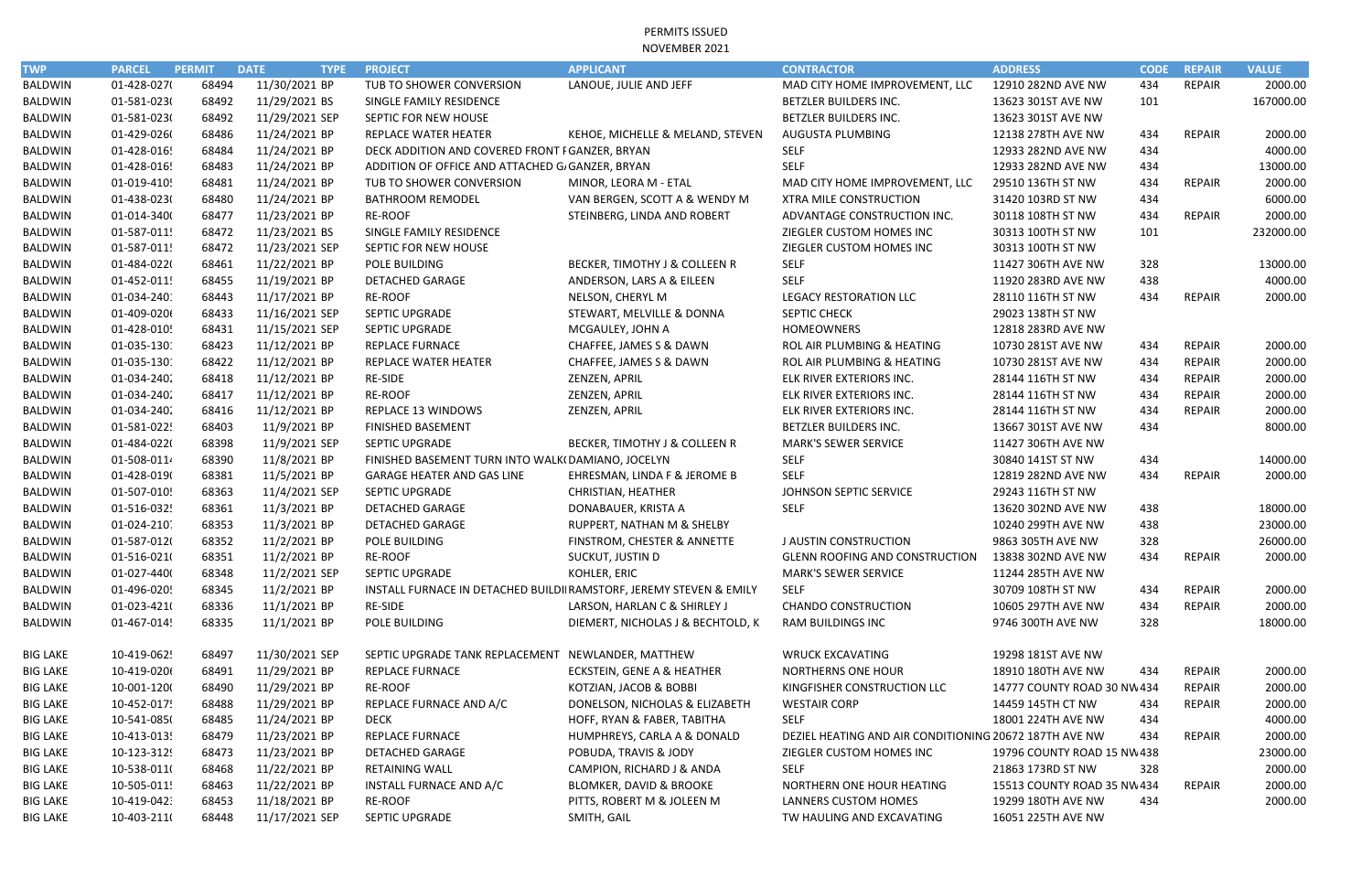PERMITS ISSUED NOVEMBER 2021

| <b>BIG LAKE</b>   | 10-421-013( | 68447 | 11/17/2021 SEP | SEPTIC UPGRADE                                                      | <b>BERGREN, ANGELA M</b>                                             | JC SEPTIC SYSTEMS                                   | 15320 196TH AVE NW           |     |               |           |
|-------------------|-------------|-------|----------------|---------------------------------------------------------------------|----------------------------------------------------------------------|-----------------------------------------------------|------------------------------|-----|---------------|-----------|
| <b>BIG LAKE</b>   | 10-335-1345 | 68446 | 11/17/2021 BP  | ADD PLUMBING FOR DOG WASH BAY                                       | CARDINAL ENTERPRISES, LLC                                            | MONTICELLO PLUMBING & HEATING                       | 20455 187TH AVE NW           | 434 | <b>REPAIR</b> | 2000.00   |
| <b>BIG LAKE</b>   | 10-430-014( | 68444 | 11/17/2021 BP  | RE-ROOF HOUSE, DETACHED GARAGE                                      | EVANGELIST, PATRICIA M                                               | ALL ELEMENTS ROOFING                                | 15076 199TH AVE NW           | 434 | <b>REPAIR</b> | 2000.00   |
| <b>BIG LAKE</b>   | 10-426-021( | 68441 | 11/16/2021 BP  | <b>DECK</b>                                                         | RELANDER, KENNETH H & PEGGY J                                        | <b>FOREMOST BUILDERS</b>                            | 16837 203RD AVE NW           | 434 |               | 4000.00   |
| <b>BIG LAKE</b>   | 10-108-1301 | 68437 | 11/16/2021 BP  | REPLACE 13 WINDOWS                                                  | OLSON, SAMUEL D & MARY ELLEN                                         | MINNESOTA EXTERIORS INC                             | 21764 COUNTY ROAD 43 NW 434  |     | <b>REPAIR</b> | 2000.00   |
| <b>BIG LAKE</b>   | 10-108-1301 | 68436 | 11/16/2021 BP  | RE-SIDE HOUSE ATTACHED GARAGE ANI OLSON, SAMUEL D & MARY ELLEN      |                                                                      | MINNESOTA EXTERIORS INC                             | 21764 COUNTY ROAD 43 NW 434  |     | <b>REPAIR</b> | 2000.00   |
| <b>BIG LAKE</b>   | 10-458-0105 | 68429 | 11/15/2021 BP  | REPLACE ON DEMAND GAS WATER HEA CARLSON, CHRIS & DEBBIE             |                                                                      | AIR MECHANICAL INC.                                 | 17929 182ND AVE NW           | 434 | <b>REPAIR</b> | 2000.00   |
| <b>BIG LAKE</b>   | 10-458-0105 | 68427 | 11/15/2021 BP  | REPLACE ON DEMAND GAS WATER HEA CARLSON, CHRIS & DEBBIE             |                                                                      | AIR MECHANICAL INC.                                 | 17929 182ND AVE NW           | 434 | <b>REPAIR</b> | 2000.00   |
| <b>BIG LAKE</b>   | 10-107-311( | 68426 | 11/15/2021 SEP | SEPTIC UPGRADE                                                      | SEEHAFER, DAROLD & LYNNE                                             | <b>WRUCK EXCAVATING</b>                             | 21600 COUNTY ROAD 5 NW       |     |               |           |
| <b>BIG LAKE</b>   | 10-419-0226 | 68420 | 11/12/2021 BP  | <b>REPLACE FURNACE</b>                                              | MCKIBBIN, WILLIAM H & MARSHA L                                       | <b>DEZIEL HVAC</b>                                  | 19136 180TH AVE NW           | 434 | <b>REPAIR</b> | 2000.00   |
| <b>BIG LAKE</b>   | 10-301-1415 | 68409 | 11/10/2021 SEP | <b>SEPTIC UPGRADE</b>                                               | KOPKA, LONNIE T & TAMMY JO                                           | TW HAULING & EXCAVATING                             | 22400 COUNTY ROAD 75 NW      |     |               |           |
| <b>BIG LAKE</b>   | 10-467-011( | 68405 | 11/10/2021 BP  | REPLACE 10 WINDOWS AND 2 PATIO DC BJELLOS, T & ADKINS, C            |                                                                      | WINDOW CONCEPTS OF MN INC                           | 20736 196TH AVE NW           | 434 | <b>REPAIR</b> | 2000.00   |
| <b>BIG LAKE</b>   | 10-126-4201 | 68402 | 11/9/2021 BP   | ADDITION OF OFFICE TO POLE BUILDING BLP LLC                         |                                                                      | UTILITY ENERGY                                      | 15575 190TH AVE NW           | 325 | $V-B$         | 40000.00  |
| <b>BIG LAKE</b>   | 10-323-1401 | 68385 | 11/8/2021 BP   | REMODEL INTERIOR 21 OFFICES AND 2 I WORLD OF WHEELS PROPERTIES, LLC |                                                                      | <b>SELF</b>                                         | 20110 US HIGHWAY 10 NW 324   |     | $V-B$         | 63000.00  |
| <b>BIG LAKE</b>   | 10-335-1306 | 68373 | 11/5/2021 BP   |                                                                     | REPLACE 2 SPLIT SYSTEMS WITH NEW P/RIVERSIDE ALL CHURCH & MISSIONARY | SCR - ST. CLOUD REFRIDGERATION                      | 20314 COUNTY ROAD 14 NW 434  |     | <b>REPAIR</b> | 2000.00   |
| <b>BIG LAKE</b>   | 10-414-0125 | 68367 | 11/5/2021 BP   | REPLACE WATER HEATER                                                | <b>BUSHIE, DEAN</b>                                                  | TIM'S QUALITY PLUMBING                              | 18541 146TH ST NW            | 434 | REPAIR        | 2000.00   |
| <b>BIG LAKE</b>   | 10-467-0105 | 68364 | 11/4/2021 BP   | <b>RE-ROOF</b>                                                      | HESS, CLAYTON E & JENNIFER A                                         | <b>GLENN ROOFING AND CONSTRUCTION</b>               | 20786 196TH AVE NW           | 434 | <b>REPAIR</b> | 2000.00   |
| <b>BIG LAKE</b>   | 10-566-012( | 68357 | 11/3/2021 BS   | SINGLE FAMILY RESIDENCE                                             |                                                                      | <b>NOVAK BUILDERS &amp; REMODELERS</b>              | 20650 217TH AVE NW           | 101 |               | 255000.00 |
| <b>BIG LAKE</b>   | 10-566-012( | 68357 | 11/3/2021 SEP  | SEPTIC FOR NEW HOUSE                                                |                                                                      | NOVAK BUILDERS & REMODELERS                         | 20650 217TH AVE NW           |     |               |           |
| <b>BIG LAKE</b>   | 10-114-320( | 68356 | 11/3/2021 BP   | POLE BUILDING                                                       | LATOUR, JEFFREY J & PATRICIA M                                       | <b>SELF</b>                                         | 20775 COUNTY ROAD 15 NW 328  |     |               | 14000.00  |
| <b>BIG LAKE</b>   | 10-132-2305 | 68347 | 11/2/2021 BP   | REPLACE GAS WATER HEATER                                            | NYAIKONDO, OFISA                                                     | AUGUSTA PLUMBING                                    | 18360 COUNTY ROAD 14 NW 434  |     | <b>REPAIR</b> | 2000.00   |
| <b>BIG LAKE</b>   | 10-460-0258 | 68339 | 11/1/2021 BP   | <b>REPLACE FURNACE</b>                                              | <b>GRANDNER, RODNEY A &amp; JENNIFER D</b>                           | COMFORT MATTERS HEATING & COOLIN(20079 215TH AVE NW |                              | 434 | <b>REPAIR</b> | 2000.00   |
| <b>BIG LAKE</b>   | 10-430-0375 | 68334 | 11/1/2021 BP   | REPLACE FURNACE                                                     | <b>KRUSSOW, RYAN</b>                                                 | <b>BRINKS HEATING &amp; AIR LLC</b>                 | 15011 199TH AVE NW           | 434 | <b>REPAIR</b> | 2000.00   |
| <b>BLUE HILL</b>  | 15-473-015( | 68387 | 11/8/2021 BS   | SINGLE FAMILY RESIDENCE                                             |                                                                      | <b>MATTSON CONSTRUCTION, LLC</b>                    | 14850 304TH AVE NW           | 101 |               | 181000.00 |
| <b>BLUE HILL</b>  | 15-473-015( | 68387 | 11/8/2021 SEP  | SEPTIC FOR NEW HOUSE                                                |                                                                      | <b>MATTSON CONSTRUCTION, LLC</b>                    | 14850 304TH AVE NW           |     |               |           |
| <b>BLUE HILL</b>  | 15-023-4416 | 68370 | 11/5/2021 BP   | RAZING OF FIRE DAMAGED ATTACHED (FLYNN, MICHAEL A & VICKI           |                                                                      | OTTO & SONS CONSTRUCTION                            | 15490 293RD AVE NW           | 649 |               |           |
| <b>BLUE HILL</b>  | 15-036-1135 | 68340 | 11/1/2021 BP   | <b>DETCHED GARAGE</b>                                               | WIEMANN, DANIEL & JOLEEN                                             | <b>SELF</b>                                         | 28369 144TH ST NW            | 438 |               | 18000.00  |
| <b>CLEAR LAKE</b> | 20-413-007( | 68489 | 11/29/2021 BP  | REPLACE FURNACE AND A/C                                             | HEATH, JOLENE & RICHARD REVCBLE TRS H&S HEATING & A/C                |                                                     | 6968 43RD AVE SE             | 434 | <b>REPAIR</b> | 2000.00   |
| CLEAR LAKE        | 20-213-3400 | 68475 | 11/23/2021 BP  | SOLAR GARDEN                                                        | SOLAR CLUB #15                                                       | KNOBELSDORFF ELECTRIC                               | 6700 STATE HIGHWAY 24 SE 325 |     |               | 345000.00 |
| <b>CLEAR LAKE</b> | 20-421-0334 | 68464 | 11/22/2021 BP  | FINISHED BASEMENT                                                   | FROEMMING, RUSTIE & MARY                                             | EJ TIMMERS REMODELING                               | 8691 116TH ST SE             | 434 |               | 11000.00  |
| <b>CLEAR LAKE</b> | 20-103-3224 | 68430 | 11/15/2021 SEP | PUMPERS AGREEMENT FOR HOLDING T. GOSSETT, OWEN B & ERIKA K          |                                                                      | <b>WRUCK EXCAVATING</b>                             | 7297 100TH AVE SE            |     |               |           |
| <b>CLEAR LAKE</b> | 20-103-3224 | 68428 | 11/15/2021 SEP | <b>SEPTIC UPGRADE</b>                                               | <b>GOSSETT, OWEN B &amp; ERIKA K</b>                                 | <b>WRUCK EXCAVATING</b>                             | 7297 100TH AVE SE            |     |               |           |
| <b>CLEAR LAKE</b> | 20-406-016( | 68411 | 11/10/2021 BP  | REMODEL INTERIOR & EXTERIOR                                         | FISHER, KELLY                                                        | ROYAL RENOVATIONS                                   | 11067 127TH ST SE            | 434 |               | 36000.00  |
| <b>CLEAR LAKE</b> | 20-422-057( | 68408 | 11/10/2021 BP  | INSTALL UL WOOD STOVE                                               | WAKE, JULIAN D & BELINDA D                                           | FIRE WORKS FIREPLACE                                | 6445 106TH ST SE             | 434 | REPAIR        | 2000.00   |
| <b>CLEAR LAKE</b> | 20-406-016( | 68397 | 11/9/2021 SEP  | SEPTIC UPGRADE                                                      | FISHER, KELLY                                                        | <b>BUSSE'S SEPTIC SERVICE</b>                       | 11067 127TH ST SE            |     |               |           |
| HAVEN             | 25-406-0106 | 68487 | 11/29/2021 BP  | RE-SIDE                                                             | LATTERELL, JOSEPH & JASMINE                                          | JOHNSON EXTERIORS INC.                              | 5750 16TH AVE SE             | 434 | REPAIR        | 2000.00   |
| HAVEN             | 25-024-3300 | 68476 | 11/23/2021 SEP | SEPTIC UPGRADE                                                      | LANDOWSKI, BENNIE & HELEN                                            | HAGEMEIER EXCAVATING                                | 6532 47TH ST SE              |     |               |           |
| HAVEN             | 25-430-0225 | 68457 | 11/19/2021 BP  | <b>GAS FIREPLACE</b>                                                | SEXTON, JOSEPH C & KATHLEEN A TRUST METRO HOME INSULATION            |                                                     | 6675 36TH AVE SE             | 434 | REPAIR        | 2000.00   |
| LIVONIA           | 30-014-3205 | 68452 | 11/18/2021 BP  | <b>REPLACE FURNACE</b>                                              | LEROY, RICHARD WEBSTER JR - TRUST                                    | ROL AIR PLUMBING & HEATING                          | 25683 112TH ST NW            | 434 | REPAIR        | 2000.00   |
| LIVONIA           | 30-019-3201 | 68440 | 11/16/2021 SEP | SEPTIC UPGRADE                                                      | KREGER, DAN J & JENNIFER                                             | ROTZ SEPTIC & EXCAVATING                            | 24864 143RD ST NW            |     |               |           |
| LIVONIA           | 30-506-015( | 68415 | 11/12/2021 BP  | <b>RE-SIDE</b>                                                      | ROMNESS, JAMIE                                                       | LOGAN CONSTRUCTION & REMODELING 11569 272ND AVE NW  |                              | 434 | REPAIR        | 2000.00   |
| LIVONIA           | 30-506-015( | 68414 | 11/12/2021 BP  | RE-ROOF                                                             | ROMNESS, JAMIE                                                       | LOGAN CONSTRUCTION & REMODELING 11569 272ND AVE NW  |                              | 434 | <b>REPAIR</b> | 2000.00   |
| LIVONIA           | 30-031-4200 | 68404 | 11/10/2021 BP  | FIREPLACE                                                           | HOFFMAN, ZACHARY & NICOLE MARIE                                      | SELF                                                | 13920 231ST AVE NW           | 434 | REPAIR        | 2000.00   |
|                   |             |       |                |                                                                     |                                                                      |                                                     |                              |     |               |           |